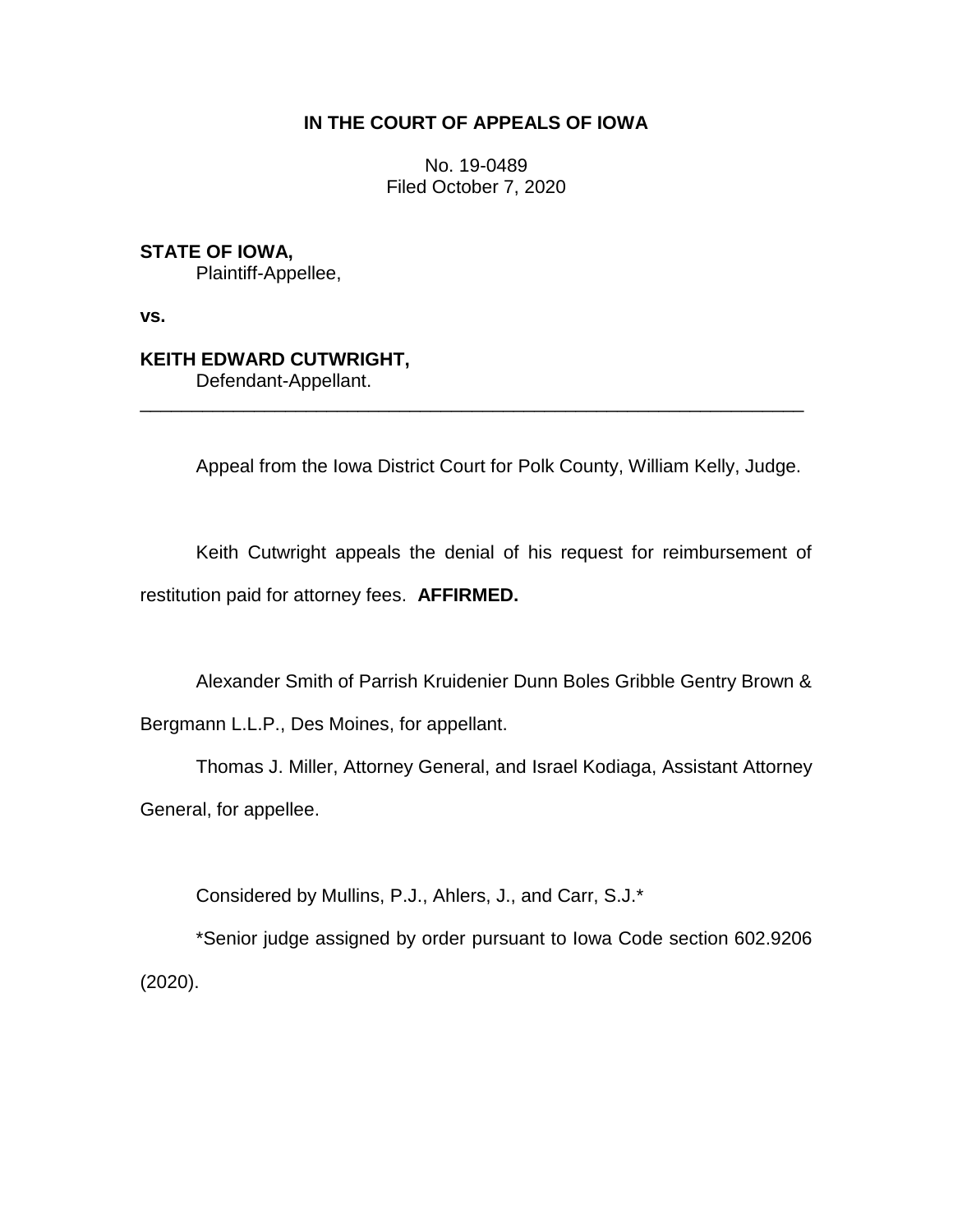## **CARR, Senior Judge.**

After Keith Cutwright pled guilty to multiple charges in 2001, the district court sentenced him to serve consecutive terms of imprisonment totaling fifty years and ordered him to pay restitution, including court costs and attorney fees. A supplemental restitution order set the amount of attorney fees at \$697.50. The restitution plan required that twenty percent of the work credits Cutwright earned during incarceration be used to pay restitution. Cutwright never asked for modification of his restitution plan until 2018, when he moved the court to order the return of the restitution he paid for attorney fees. He claimed the trial court erred in assessing attorney fees because it appointed his attorney based on his indigence. Following a hearing at which Cutwright admitted that he paid his restitution obligation in full, the court denied the motion.

Cutwright appeals the denial of his motion, which he now characterizes as a motion to modify restitution under Iowa Code section 910.7 (2018). That section allows an offender to "petition the court on any matter related to the plan of restitution or restitution plan of payment" at any point during probation, parole, or incarceration. Iowa Code § 910.7(1). It also permits the court to "modify the plan of restitution or the restitution plan of payment" before the offender's sentence expires. *Id.* § 910.7(2). This mechanism is the only means for challenging the legality of a restitution order once the deadline for direct appeal has run. *See State v. Gross*, 935 N.W.2d 695, 699 (Iowa 2019).

We review the court's denial of Cutwright's motion for correction of errors at law. *See State v. Davis*, 944 N.W.2d 641, 644 (Iowa 2020). We must determine

2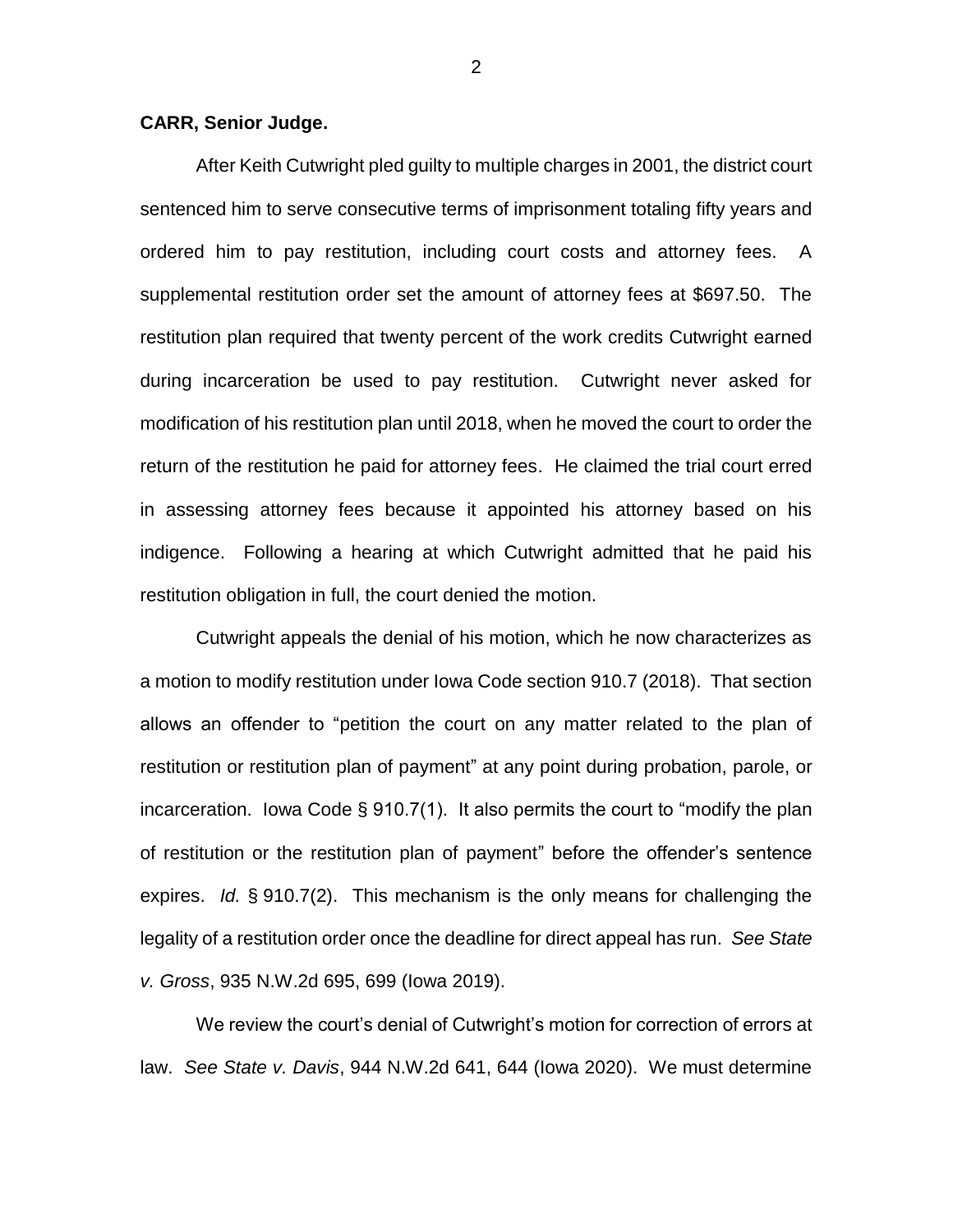whether the court's findings are supported by the evidence and whether it applied the law properly. *See id.*

Cutwright alleges the district court erred in denying his motion because it never determined his ability to pay his attorney fees. *See* Iowa Code § 910.2(2) (stating that the court can order restitution paid for court-appointed attorney fees only if the offender has the reasonable ability to pay); *State v. Albright*, 925 N.W.2d 144, 161 (Iowa 2019). But Cutwright never argued this point to the district court. When asked why the State should refund the restitution payments for courtappointed attorney fees, Cutwright first answered,

Well, because I wasn't supposed to be charged for it, to start with, sir.

. . . . Because it says right here, it says on the application I filled out for the public defender to start with, it says, "Income at or below 125 percent of guidelines, defendant unable to pay an attorney." And that was signed by the judge.

Later, the court repeated the question:

THE COURT: So when I asked you why you think you should get that money back, what is your reasoning?

CUTWRIGHTTHE DEFENDANT: My reason was because I signed a contract stating that I was indigent.

THE COURT: You signed a contract that says you understand you would have to repay that money back.

THE DEFENDANT: I didn't see that part until you brought it to my attention.

In other words, Cutwright's sole argument to the district court was that his indigence when the trial court appointed him an attorney relieved him of the burden of ever paying attorney fees. At no point did he claim that he was unable to pay those fees in installments. *State v. Blank*, 570 N.W.2d 924, 927 (Iowa 1997) ("The focus is not on whether a defendant has the ability to pay the entire amount of